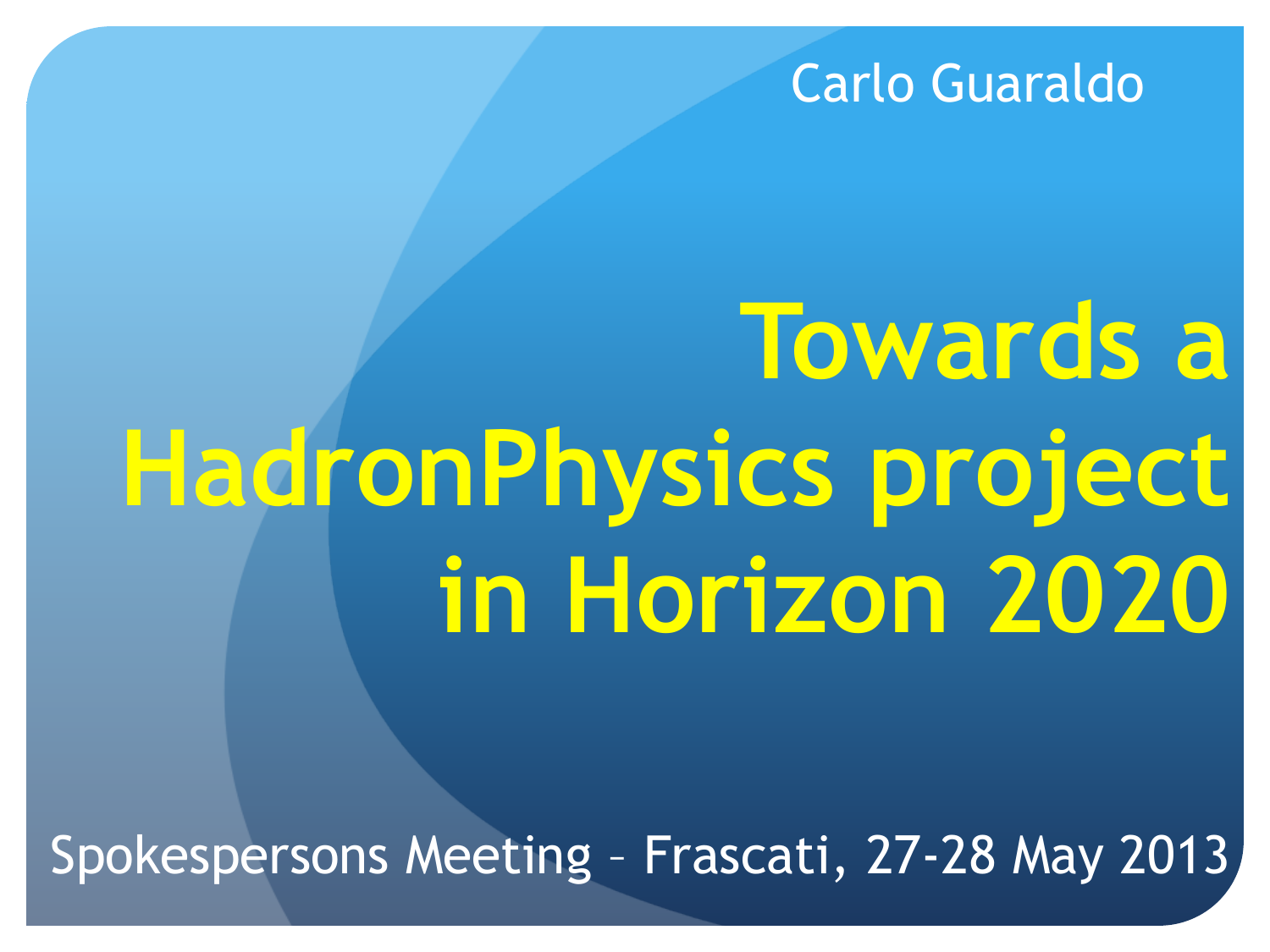*1. Procedure to appoint the Project Coordinator by the Search Committee (the HP3 Management Board)*

Publication of the Call to select the project coordinator

**2 October 2012**

Dead line for the candidates to send their CV (2 applications received)

**30 November 2012**

**18 January 2013**

Start selection process for the choice of the new coordinator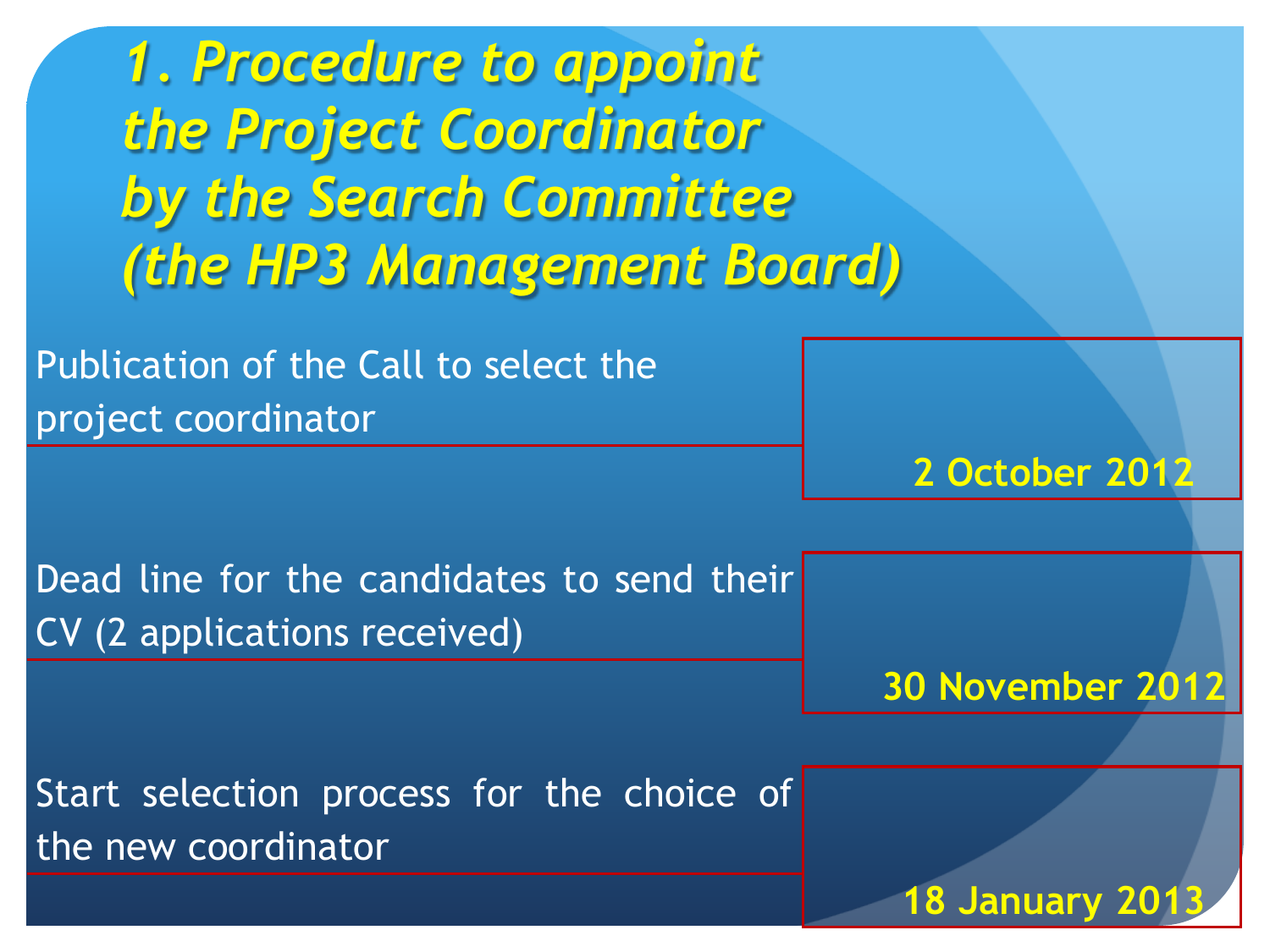*1. Procedure to appoint the Project Coordinator by the Search Committee (the HP3 Management Board)*

Questionnaire on specific managerial issues sent to the Candidates

**05 April 2013**

**18 April 2013**

**19 Apri** 

Interview of the candidates and appointment of the new Project Coordinator for Horizon 2020

Communication to the Governing Board of the selected Project Coordinator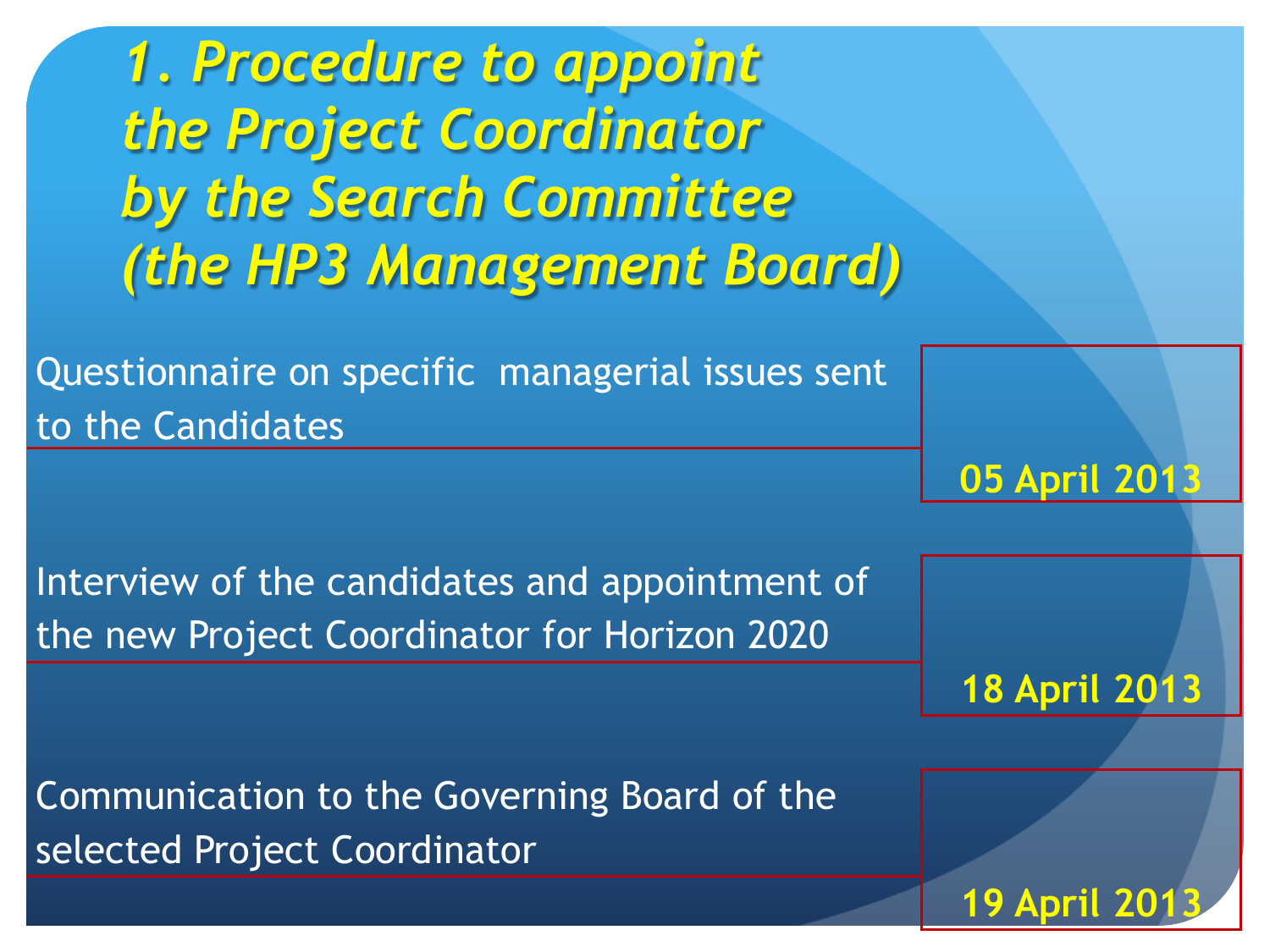### *Conclusion of the procedure to appoint the Project Coordinator*

On the basis of the interviews, the curricula and the questionnaires, the Search Committee has appointed

#### **Prof. Ulrich Wiedner**

as Project Coordinator for preparing a HadronPhysics proposal in Horizon 2020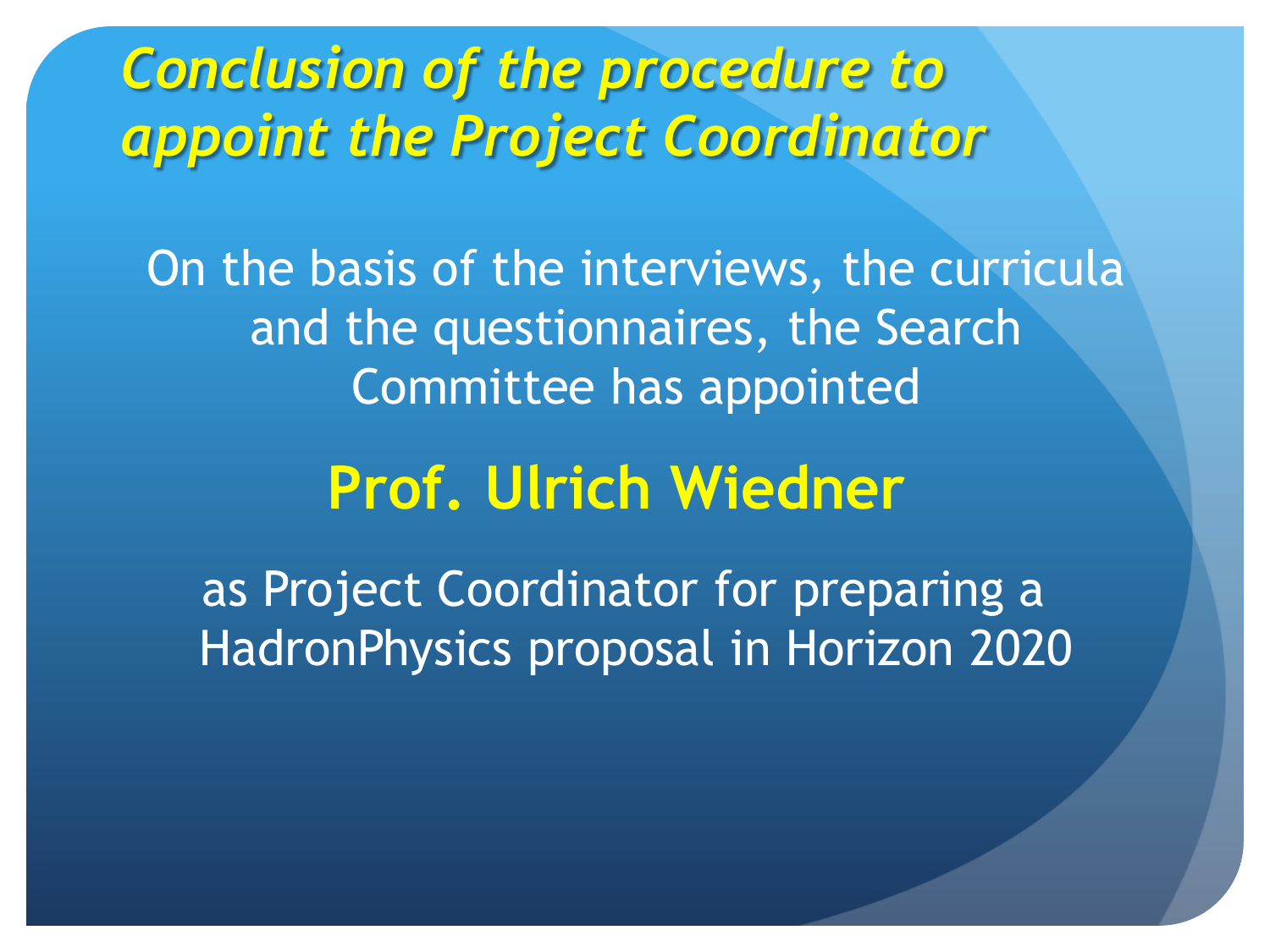### *2. Road map to prepare a proposal for Horizon 2020*

**Announcement** to the community of the launch **of an internal call** for projects to be included in a proposal for Horizon 2020

#### **Publication of an internal call**

Specific guidelines to include, in the proposed activities, strong and convincing justifications for a forth HadronPhysics project, will be given **Estimated**

**05 August 2013**

**End May 2013**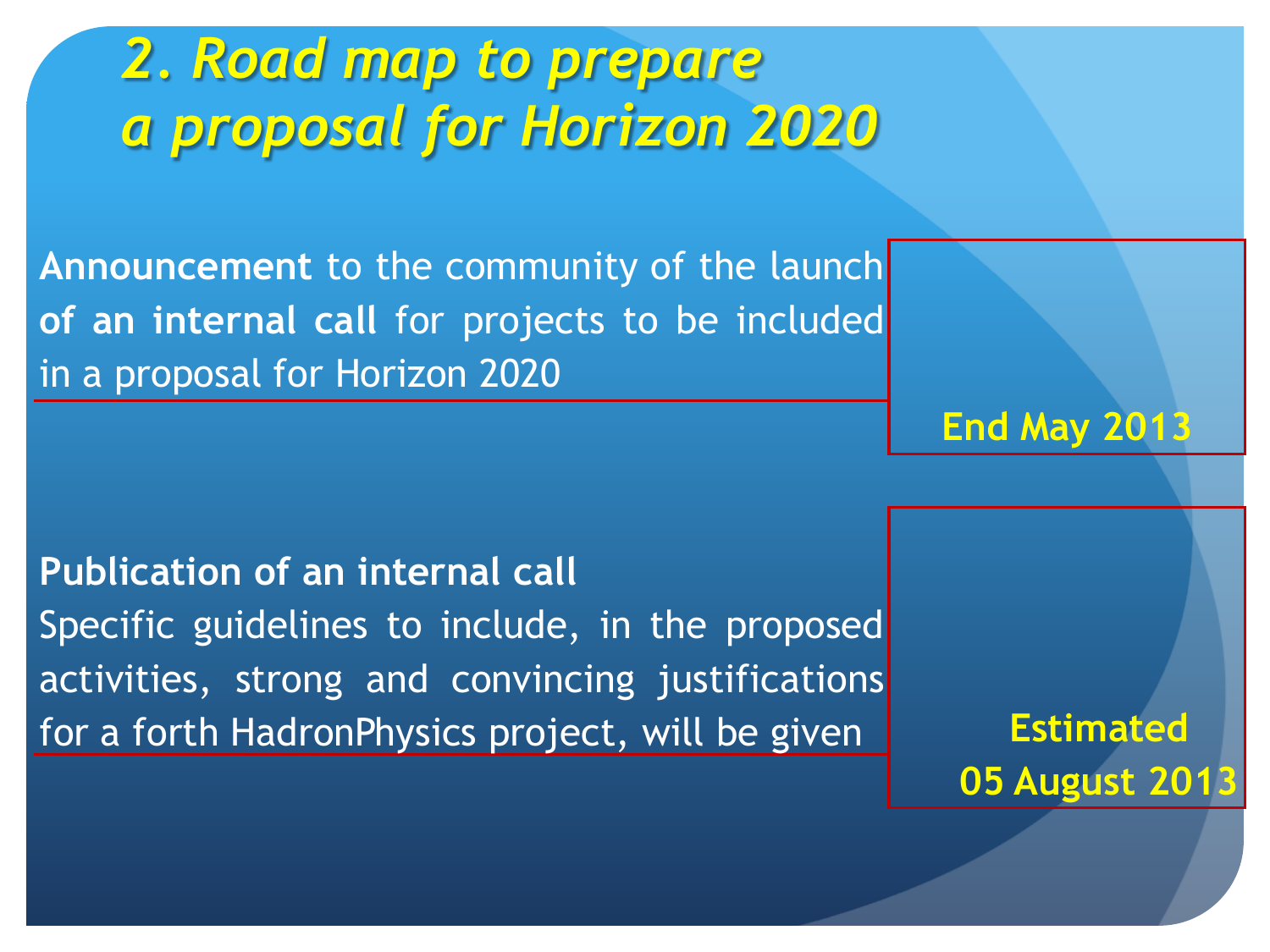**Dead line to the community** to deliver the proposed activities for Horizon 2020 **Extimated** 

**15 November 2013**

**Oral presentation** of the proposed activities **Extimated** 

**Start of the work of the Steering Committee (HP3 Management Board plus the appointed new project coordinator)** to draft the proposal. The work includes, in particular

- selection of the proposed activities
- definition of the dimensions of the consortium
- budget allocations

**30 November 2013**

**Estimated beginning December 2013**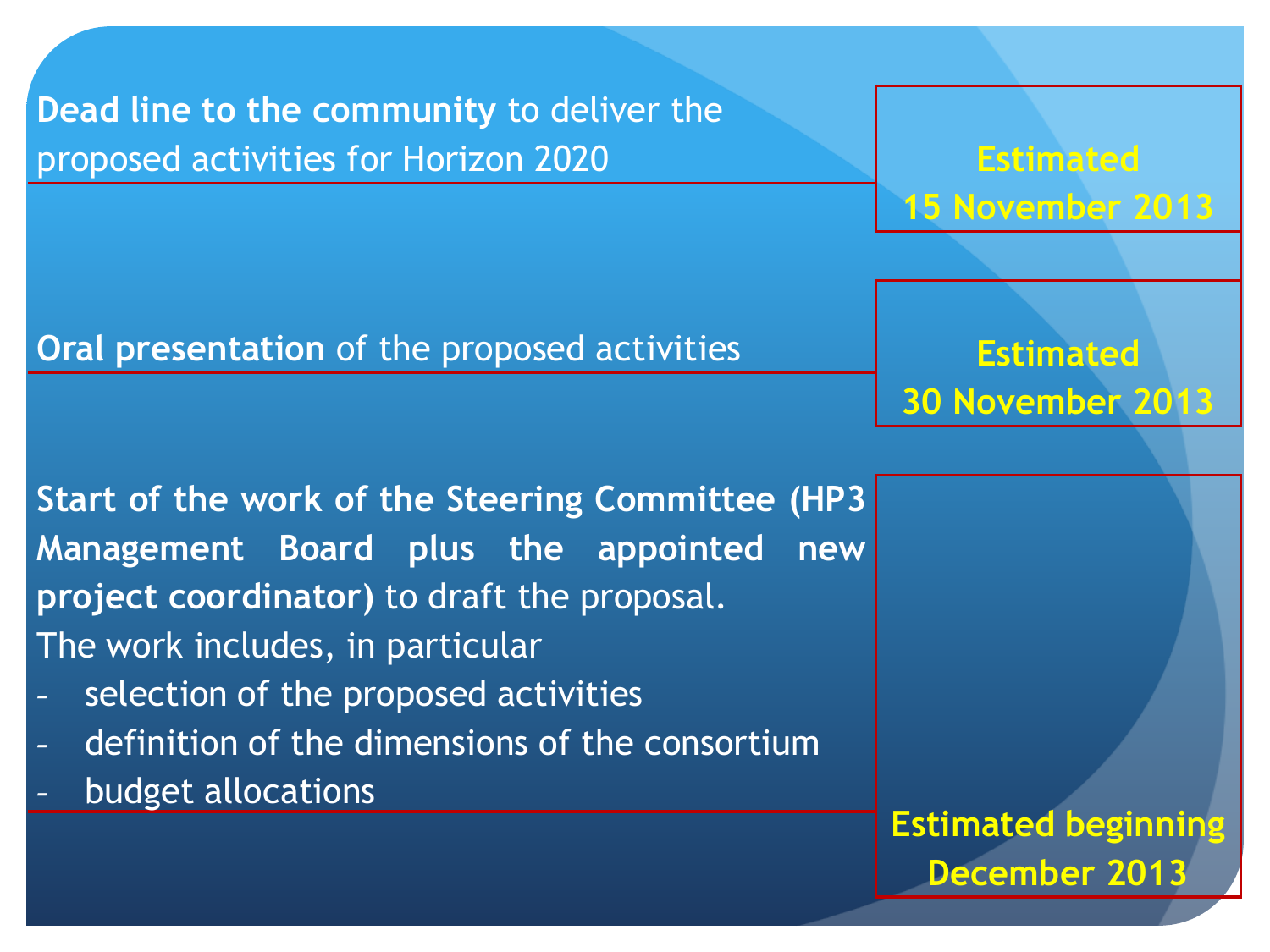*2. Road map to prepare a proposal for Horizon 2020*

Publication by the EU of the **first Calls in Horizon 2020**

**Delivery to Bruxelles** of the proposal for Horizon 2020, if Integrating Activities are included in first Calls **Extimated** 

**31 March 2014**

**01 January 2014**